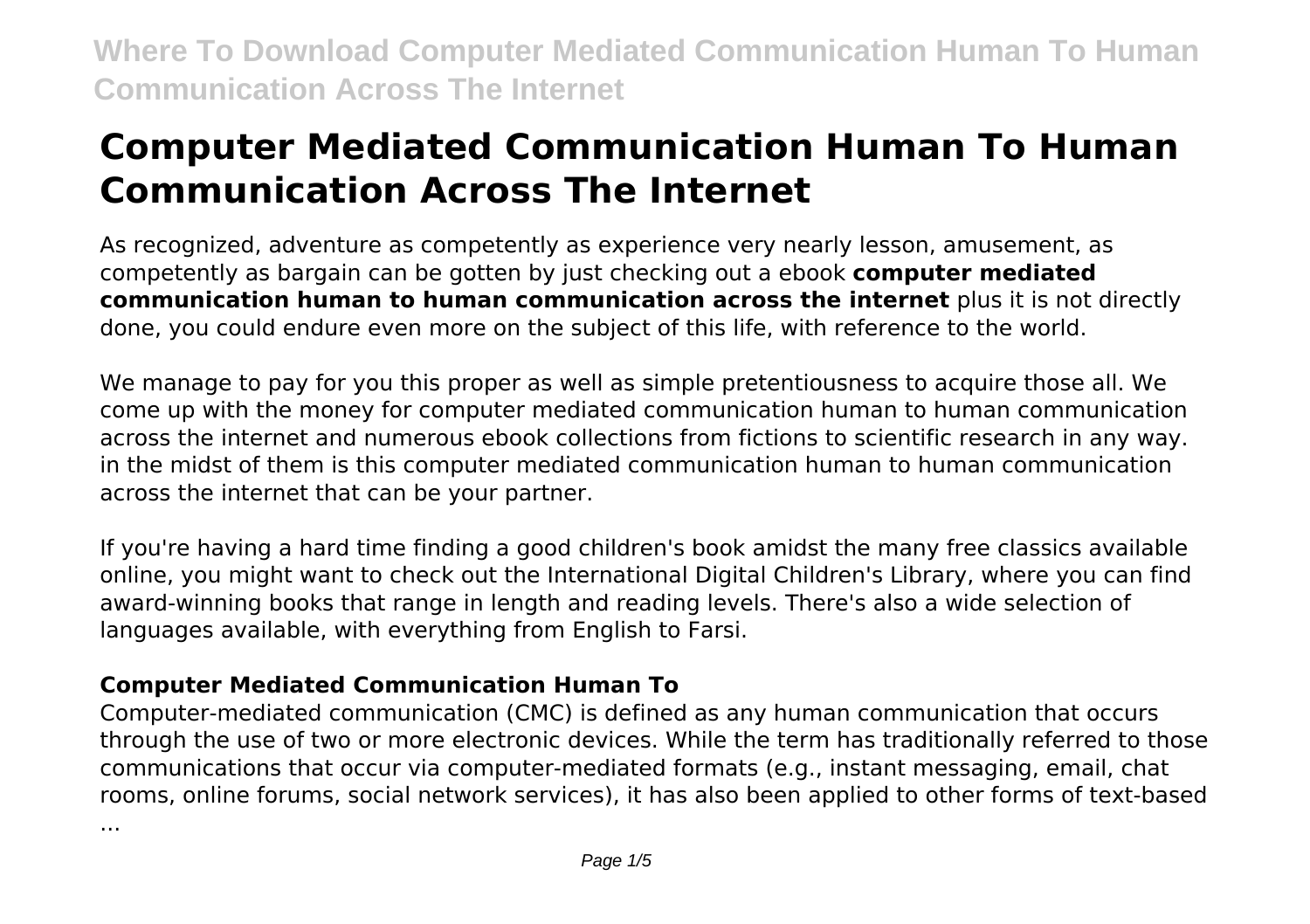### **Computer-mediated communication - Wikipedia**

Computer Mediated Communication. Various research and thesis says that Computer Mediated Communication (CMC) uses internet to mediate for human communication. This multifaceted medium has its created influence so deep rooted, that the dependence on computer and other communication has also affected the psychology of the human mind.

### **Computer Mediated Communication**

Shyam Sundar offers a framework that incorporates theoretical and empirical insights from research on computer-mediated human-to-human communication as well as human-computer interactions. He offers this in order to study the psychological impacts of machine agency in humantechnology interactions.

### **"What Is Computer-Mediated Communication?"—An Introduction ...**

Computer-mediated communication (CMC) is a process in which human data interaction occurs through one or more networked telecommunication systems. A CMC interaction occurs through various types of networking technology and software, including email, Internet Relay Chat (IRC), instant messaging (IM), Usenet and mailing list servers. CMC ...

### **What is Computer-Mediated Communication (CMC ...**

Basic computer-mediated communication (CMC) relies upon only the written text to relay information, lacking non-verbal cues. While some feel this is a more efficient method of interaction with fewer emotional distractions, humans remain emotional beings that process information differently from one another.

### **Computer Mediated Communication: Lost Art of Face-To-Face ...**

Page 2/5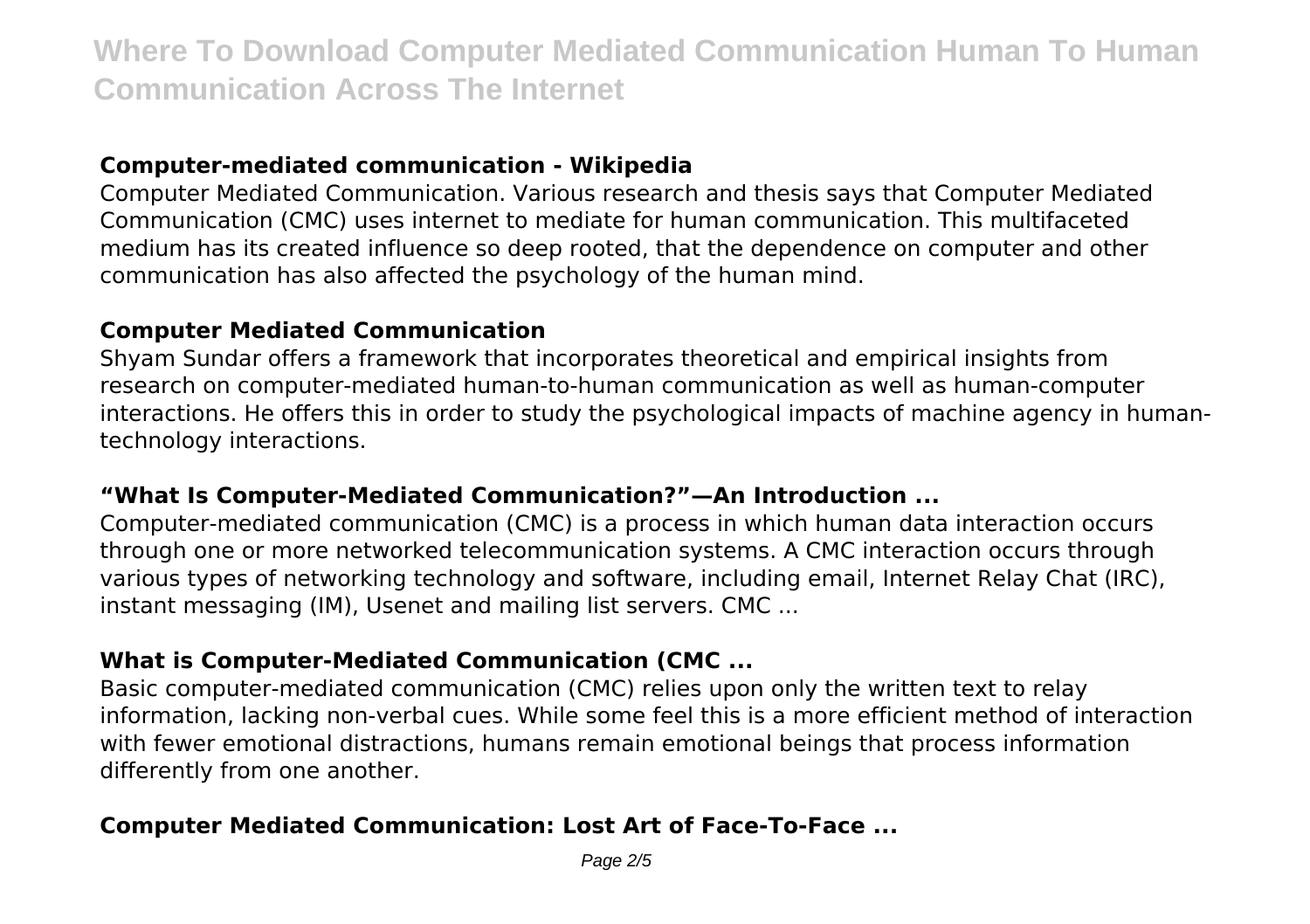Computer-Mediated Communication. Computer-mediated communication (CMC) focuses on the role of interactivity between parties through mediated channels of communication (Rafaeli, 1988). The focus of CMC is on the relationship of new messages with preceding messages, rather than on the number, content, frequency, or timing of the message exchange.

#### **Computer-Mediated Communication - an overview ...**

Introduction. Computer-mediated communication (CMC) is an umbrella term that encompasses various forms of human communication through networked computers, which can be synchronous or asynchronous and involve one-to-one, one-to-many, or many-to-many exchanges of text, audio, and/or video messages.

### **Computer-Mediated Communication - Communication - Oxford ...**

These findings suggest that computer-mediated communication, rather than provoking emotionality per se, elicits asocial or unregulated behavior. Of course, our data are based on a laboratory experiment using just one type of computer-mediated communication, but the results are generally consistent with anecdotal evidence and new field research on how people use computers to communicate in ...

### **Affect in Computer-Meditated Communication: An Experiment ...**

The effect of computer mediated communication on an individual's judgement: A study based on the methods of Asch's social influence experiment. Computers in Human Behavior, 4, 311 - 321 . Google Scholar

### **Face-to-Face Versus Computer-Mediated Communication: A ...**

Zahra Fakher Ajabshir, The effect of synchronous and asynchronous computer-mediated communication (CMC) on EFL learners' pragmatic competence, Computers in Human Behavior,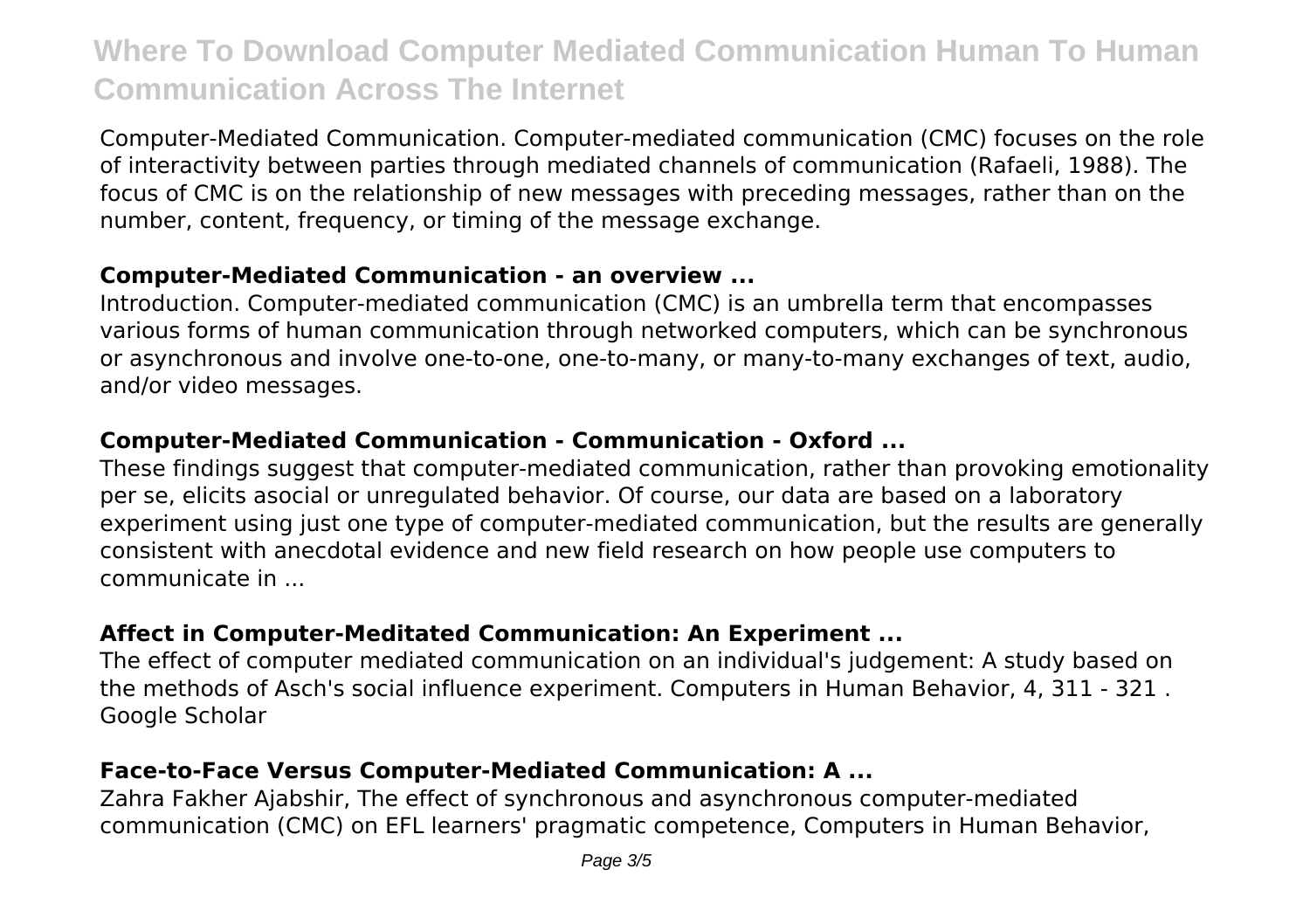### 10.1016/j.chb.2018.11.015, (2018).

### **Social Interaction in Computer‐Mediated Communication ...**

A journal of the International Communication Association, Journal of Computer-Mediated Communication is focused on publishing social science research on communi

### **Journal of Computer-Mediated Communication | Oxford Academic**

What is "Computer-Mediated Communication (CMC) Information Sources"? CMC Info is a compact, comprehensive, carefully organized set of links to essential Web sites about computer-mediated communication, with a stress on Internet-based CMC. Ok, but what is "Computer-Mediated Communication" (CMC)? CMC is human communication via computer.

### **Computer-Mediated Communication (CMC) Frequently Asked ...**

Computer Mediated Communication (CMC) in its name is a rather foreign concept, but in reality, we have subconsciously been using CMC all our lives. CMC refers to any manner of conversation or communication that is done through an electronic medium. It can be generally divided into two forms, synchronous communication and asynchronous communication.

## **Advantages and Disadvantages of Computer Mediated ...**

DQ1-1 "What do you hope to learn about computer mediated communication in this course?" In this course I hope to develop a better understanding of the human computer interface as well as learn to develop effective practices for using the Internet for continuing education as well as for professional, personal, and educational communication.

### **The Importance Of Computer Mediated Communication | ipl.org**

Computer Mediated Communication (CMC) is not a sheer transfer of digital text or visually detailed